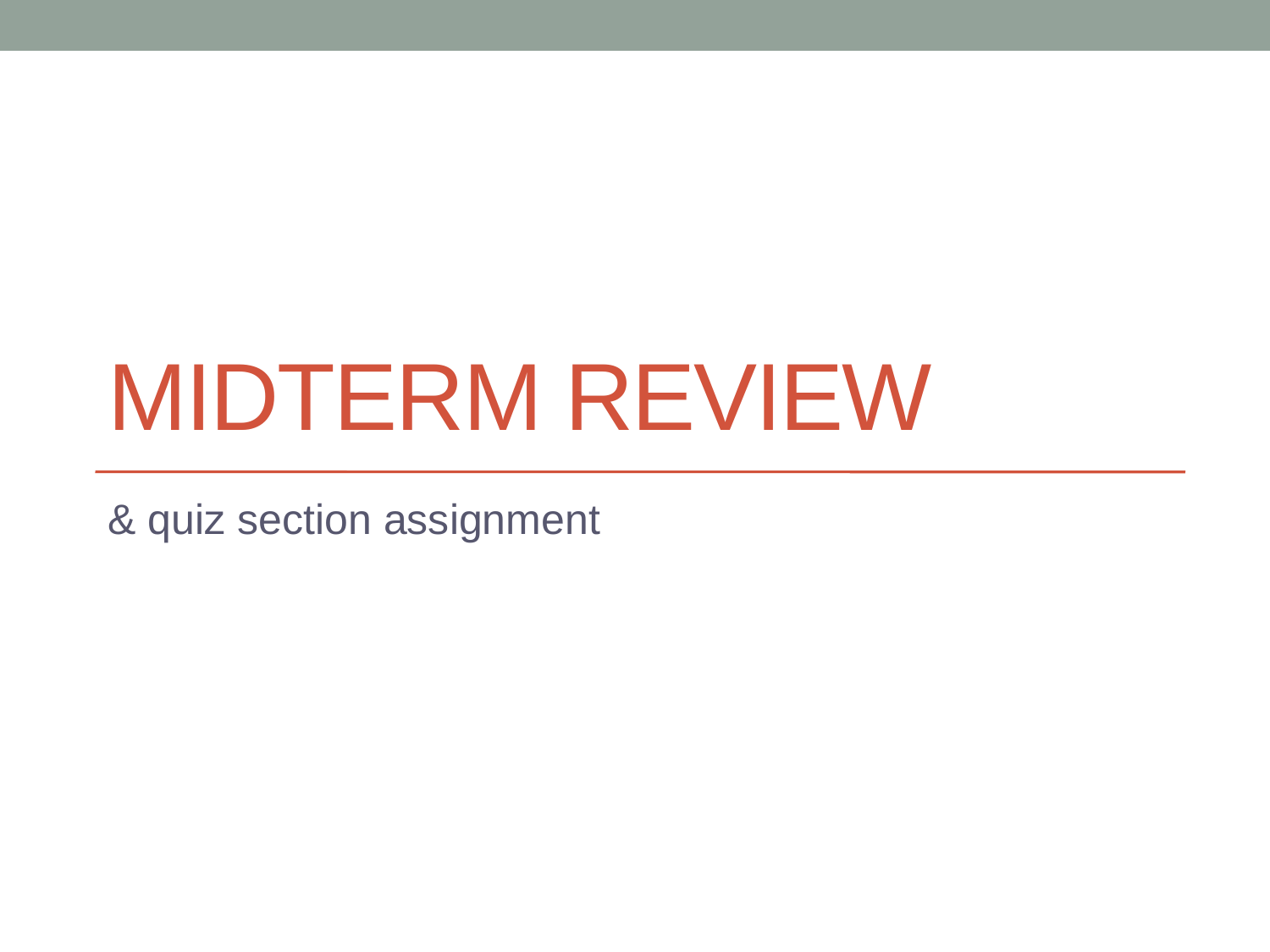### Short answer: scoring

- For multipart questions:
	- 1 answer: 1 point
	- 2 answers: 3 points
	- 3 answers: 6 points
- For final question:
	- 2 points for definition
	- 1, 1, 2 points for examples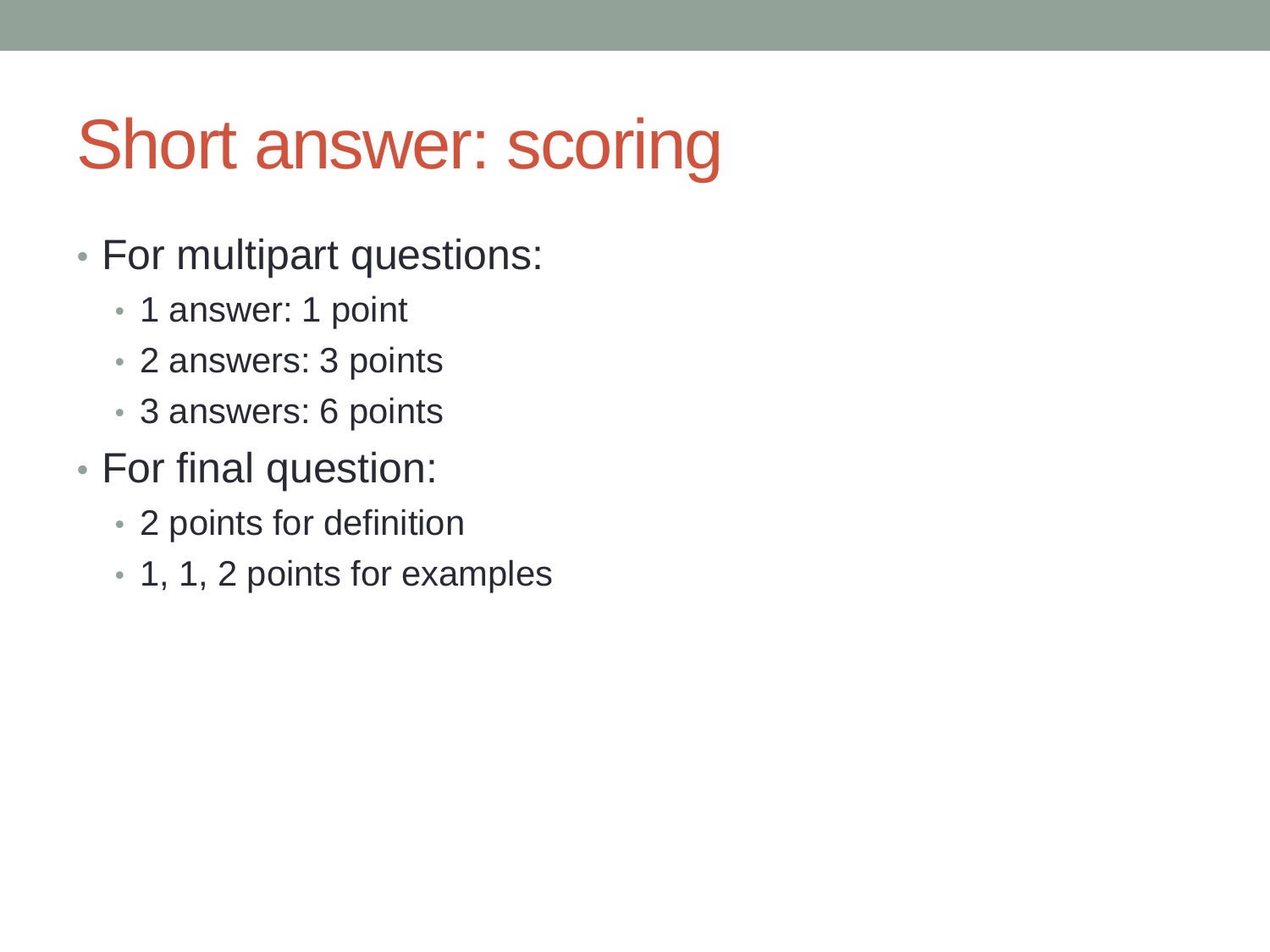#### Short answer: questions

- Define coupling
	- Dependency between modules, processes, things
- Give 3 examples of loose coupling including 1 from your project.
	- MVC, the web, Unix pipes/filter, donation collection/distribution
- What is a *metric* for a project (as we've defined in class)?
	- Quantifiable measure of success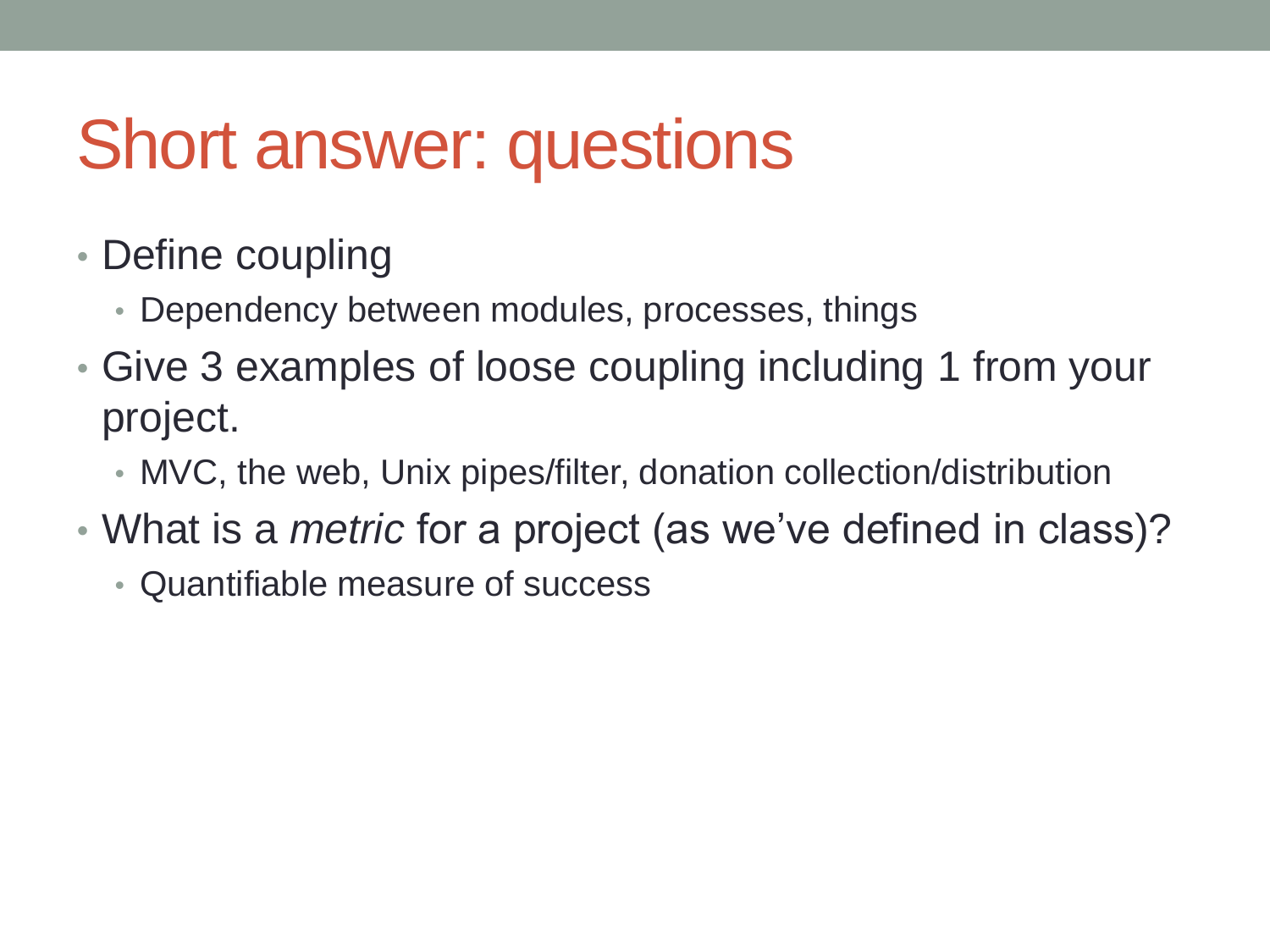#### Short answer: questions

- What is the principle difference between a staged delivery lifecycle and evolutionary delivery lifecycle?
	- Staged: requirements/arch rigidly defined
	- Evolutionary: iterates on these
- Give 2 examples of why using UML is good. Give 1 example of why using UML is bad.
	- +: clear, language agnostic, makes your boss happy
	- -: time consuming, incomplete
- Data crunching application. What are 3 general criteria you would use to make this decision?
	- Does the job, robust community, maturity, familiar
	- -ilities or modularity concepts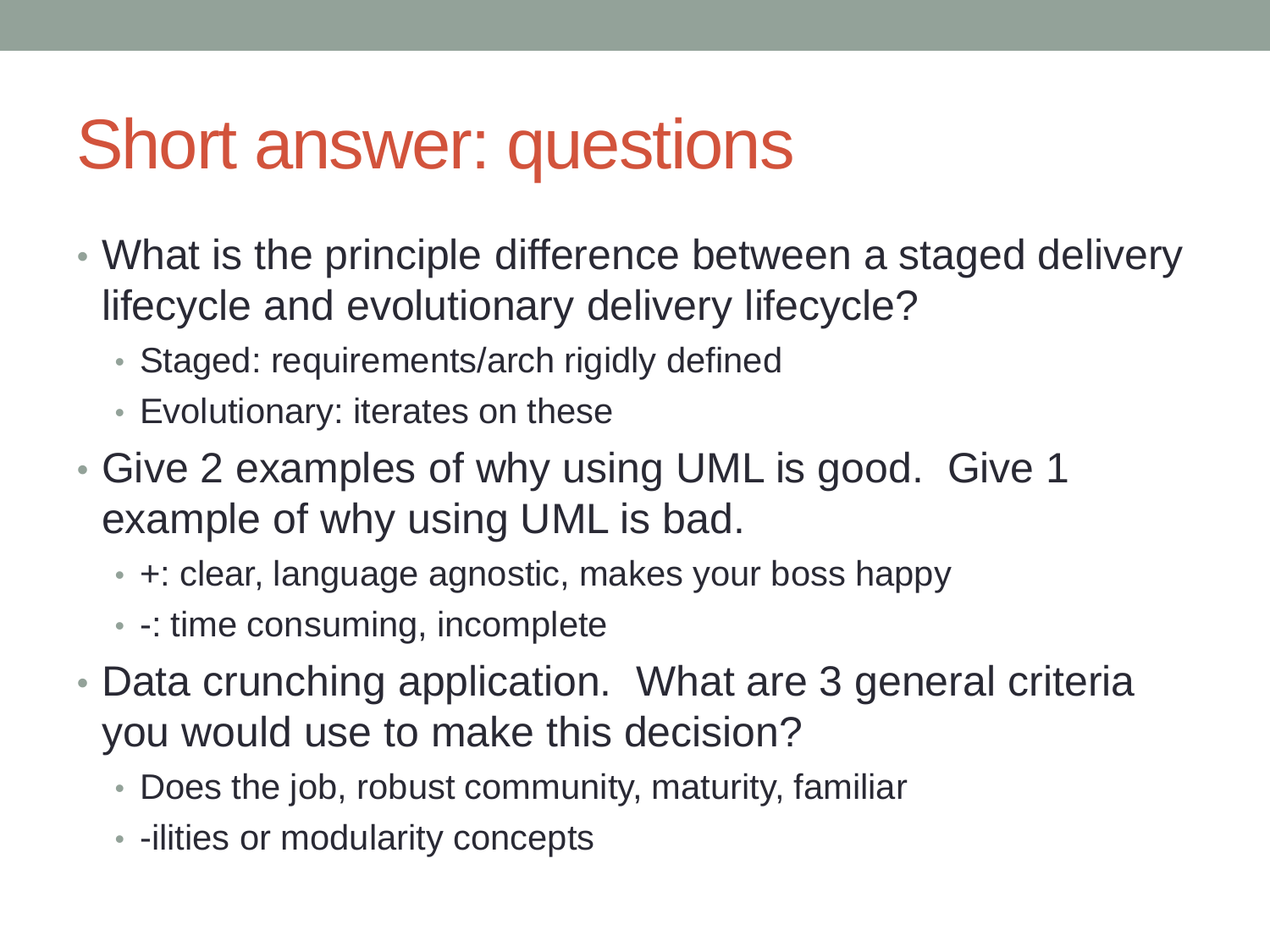#### Short answer: questions

- 3 disadvantages to using a Waterfall Lifecycle process?
	- Need up-front knowledge, can't swim upstream, slow to deliver, rigid, linear, hard to pipeline
- Give 3 reasons why adding people to a team might make the team more productive.
	- Division of labor, specialization, redundancy, water-cooler effect
- Define "divide and conquer" as it relates to a strategy. Give 3 specific examples, including 1 from your project.
	- Breaking down a large problem into smaller problems and solving those
	- Ex: team organization, front end vs backend, MVC, house project, layer cake architecture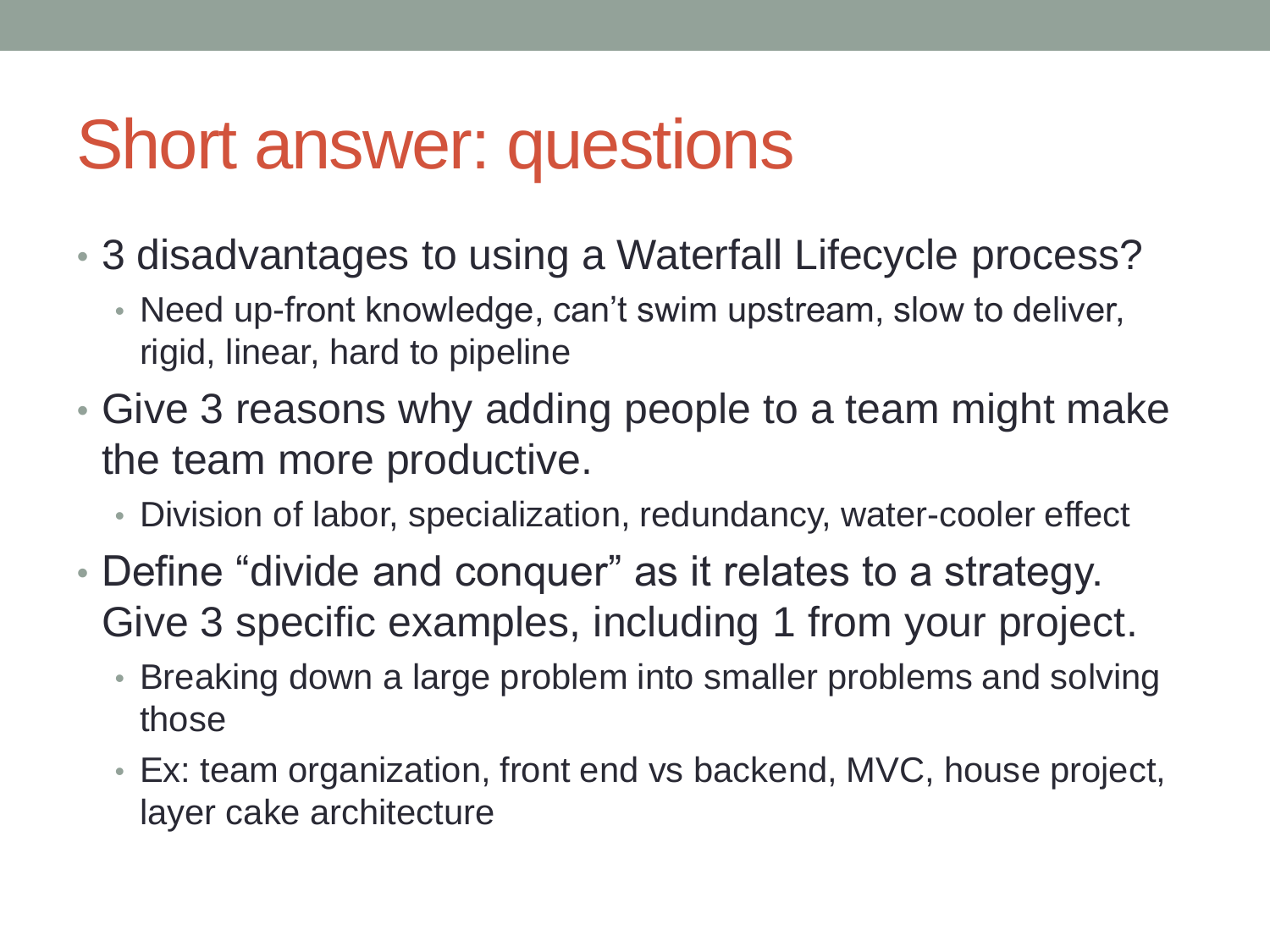## Assignment: URL Validation

[http://en.wikipedia.org/wiki/URI\\_scheme#Generic\\_syntax](http://en.wikipedia.org/wiki/URI_scheme)

- What is a "valid" url? There are regex for this.
- Any URL or just http?
	- mailto:me@example.com?
- What about:
	- Fragments?
	- Port name?
	- Query string?